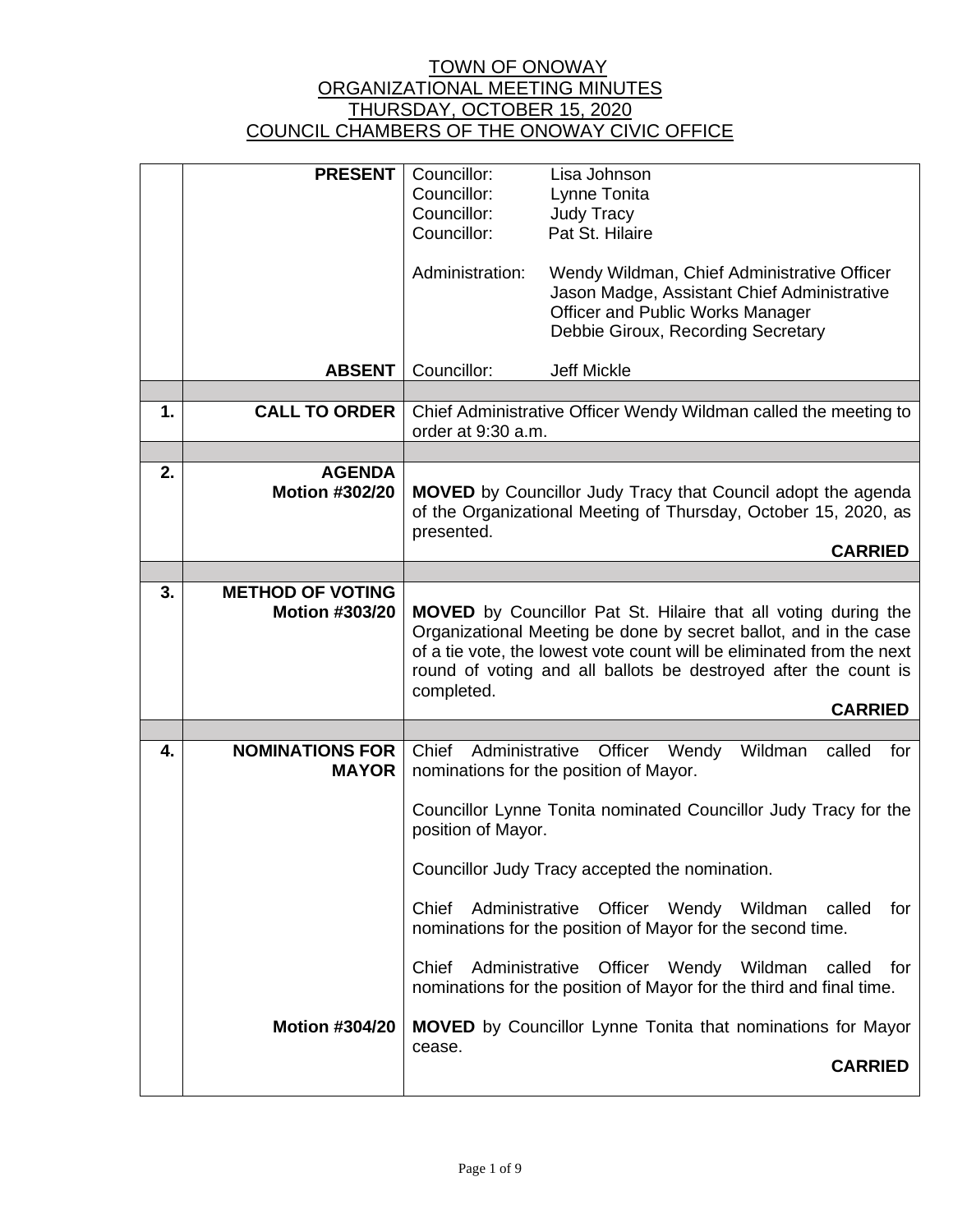|    |                                               | Chief Administrative Officer Wendy Wildman declared Councillor                                                                                                                                                                                                |
|----|-----------------------------------------------|---------------------------------------------------------------------------------------------------------------------------------------------------------------------------------------------------------------------------------------------------------------|
|    |                                               | Judy Tracy elected as Mayor for the Town of Onoway.                                                                                                                                                                                                           |
|    |                                               | Chief Administrative Officer Wendy Wildman administered the<br>Oath of Office for the position of Mayor, and swore in Mayor Judy<br>Tracy.                                                                                                                    |
|    |                                               | Mayor Judy Tracy assumed the Chair.                                                                                                                                                                                                                           |
|    |                                               |                                                                                                                                                                                                                                                               |
| 5. | <b>NOMINATIONS FOR</b><br><b>DEPUTY MAYOR</b> | Mayor Judy Tracy called for nominations for the position of Deputy<br>Mayor.                                                                                                                                                                                  |
|    |                                               | Councillor Pat St. Hilaire nominated Councillor Lynne Tonita for the<br>position of Deputy Mayor.                                                                                                                                                             |
|    |                                               | Councillor Lynne Tonita accepted the nomination.                                                                                                                                                                                                              |
|    |                                               | Councillor Lynne Tonita nominated Councillor Lisa Johnson for the<br>position of Deputy Mayor.                                                                                                                                                                |
|    |                                               | Councillor Lisa Johnson declined the nomination.                                                                                                                                                                                                              |
|    |                                               | Mayor Judy Tracy called for nominations for the position of Deputy<br>Mayor for the second time.                                                                                                                                                              |
|    |                                               | Mayor Judy Tracy called for nominations for the position of Deputy<br>Mayor for the third and final time.                                                                                                                                                     |
|    | <b>Motion #305/20</b>                         | <b>MOVED</b> by Councillor Pat St. Hilaire that nominations for Deputy<br>Mayor cease.                                                                                                                                                                        |
|    |                                               | <b>CARRIED</b>                                                                                                                                                                                                                                                |
|    |                                               | Mayor Judy Tracy declared Councillor Lynne Tonita elected as                                                                                                                                                                                                  |
|    |                                               | Deputy Mayor for the Town of Onoway.                                                                                                                                                                                                                          |
|    |                                               | Chief Administrative Officer Wendy Wildman administered the<br>Oath of Office for the position of Deputy Mayor, and swore in                                                                                                                                  |
|    |                                               | Deputy Mayor Lynne Tonita.                                                                                                                                                                                                                                    |
|    |                                               |                                                                                                                                                                                                                                                               |
| 6. | <b>COUNCILLOR</b>                             | <b>Appointments to Quasi-Judicial Boards</b>                                                                                                                                                                                                                  |
|    | <b>COMMITTEE</b><br><b>APPOINTMENTS</b>       |                                                                                                                                                                                                                                                               |
|    | <b>Motion #306/20</b>                         | <b>MOVED</b> by Councillor Pat St. Hilaire that the appointments to the<br>Quasi-Judicial Boards be as follows:                                                                                                                                               |
|    |                                               |                                                                                                                                                                                                                                                               |
|    |                                               | Assessment Review Board - As per the contract with Lac Ste.<br>Anne County, the Town of Onoway appoints Reanne Kronewitt-<br>Springer, Wayne Borle and Gina Fowler as Board members; and<br>Stacey Wagner and Trinity Hindes as Designated Officers (Clerks). |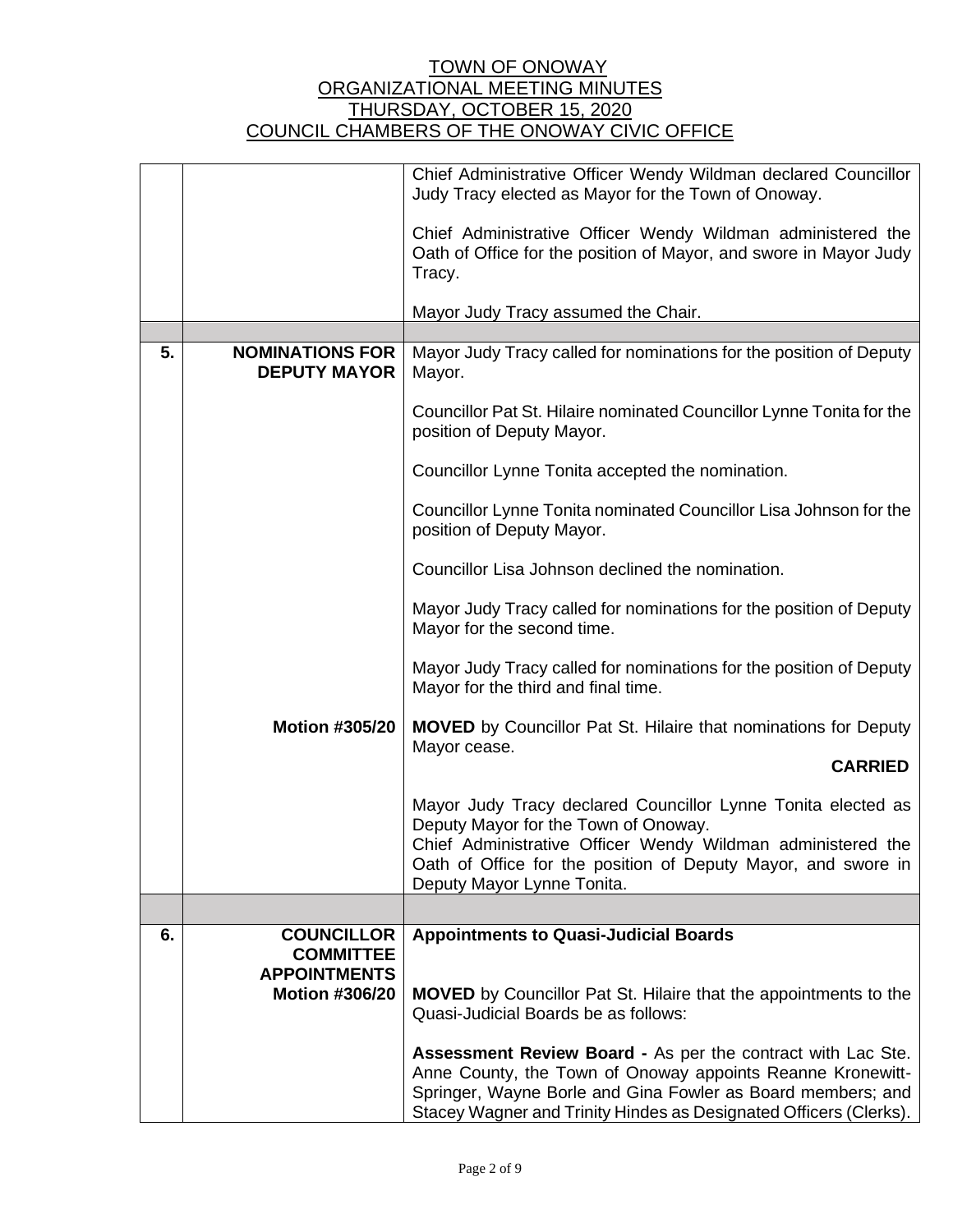|                       | Subdivision and Development Appeal Board (SDAB) - As per<br>the agreement with Milestone Municipal Services, the Town of<br>Onoway appoints Denis Meier, Rainbow Williams, Don Dobing and<br>John Roznicki as Board members; and Emily House and Cathy<br>McCartney as Designated Officers (Clerks).<br><b>CARRIED</b>                                                                                                                                                        |
|-----------------------|-------------------------------------------------------------------------------------------------------------------------------------------------------------------------------------------------------------------------------------------------------------------------------------------------------------------------------------------------------------------------------------------------------------------------------------------------------------------------------|
|                       |                                                                                                                                                                                                                                                                                                                                                                                                                                                                               |
|                       | <b>Appointments to Statutory Committees</b>                                                                                                                                                                                                                                                                                                                                                                                                                                   |
| <b>Motion #307/20</b> | <b>MOVED</b> by Deputy Mayor Lynne Tonita that Council approve the<br>appointments to the Statutory Committees as follows:                                                                                                                                                                                                                                                                                                                                                    |
|                       | <b>Municipal Planning Commission (Council as a Whole)</b><br><b>Subdivision Authority (Council as a Whole)</b>                                                                                                                                                                                                                                                                                                                                                                |
|                       | <b>CARRIED</b>                                                                                                                                                                                                                                                                                                                                                                                                                                                                |
|                       | <b>Appointments to Regional Service Commissions</b>                                                                                                                                                                                                                                                                                                                                                                                                                           |
| <b>Motion #308/20</b> | <b>MOVED</b> by Councillor Lisa Johnson that Council approve the<br>appointments to the Regional Service Commissions as follows:                                                                                                                                                                                                                                                                                                                                              |
|                       | <b>Capital Regional Assessment Services Commission</b><br>(Councillor Pat St. Hilaire as representative and Deputy<br>Mayor Lynne Tonita as alternate)<br>Highway 43 East Waste Commission (Councillor St.<br>Hilaire as representative and Councillor Jeff Mickle as<br>alternate)<br>West Inter Lake District (WILD) Regional Water<br><b>Commission</b><br>(Mayor<br>Judy<br>Tracy<br><b>Services</b><br>as<br>representative and Councillor Pat St. Hilaire as alternate) |
|                       | <b>CARRIED</b>                                                                                                                                                                                                                                                                                                                                                                                                                                                                |
|                       | <b>Appointments to Regional Boards</b>                                                                                                                                                                                                                                                                                                                                                                                                                                        |
| <b>Motion #309/20</b> | MOVED by Councillor Pat St. Hilaire that Council approve the<br>appointments to the Regional Boards as follows:                                                                                                                                                                                                                                                                                                                                                               |
|                       | East End Bus Society (Councillor Lisa Johnson as<br>representative and Deputy Mayor Lynne Tonita as<br>alternate)<br>Yellowhead East Community Futures (Mayor Judy Tracy<br>as representative and Deputy Mayor Lynne Tonita as                                                                                                                                                                                                                                                |
|                       | alternate)                                                                                                                                                                                                                                                                                                                                                                                                                                                                    |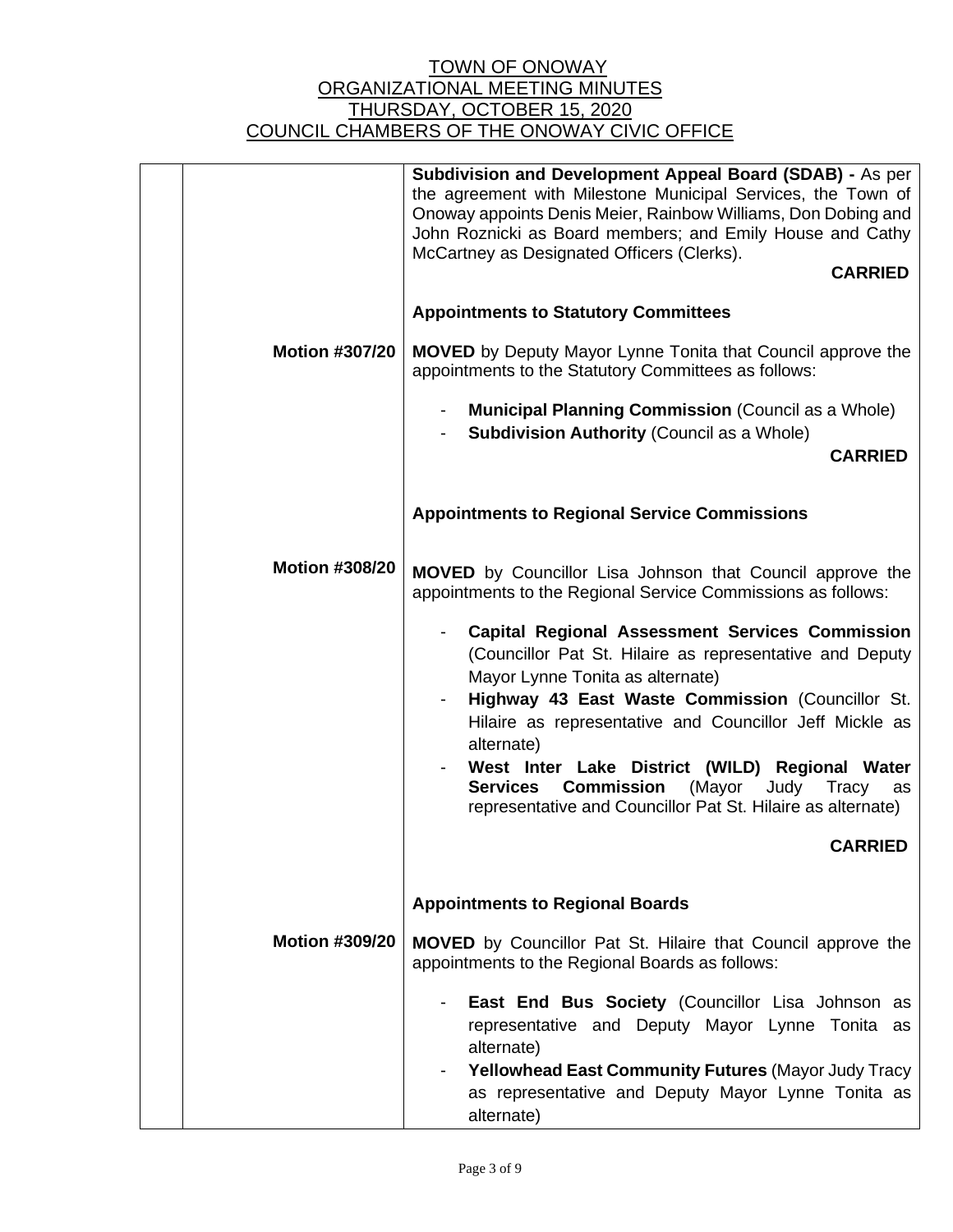|                       | Lac Ste. Anne Foundation (Councillor Pat St. Hilaire as                                                             |  |
|-----------------------|---------------------------------------------------------------------------------------------------------------------|--|
|                       | representative)                                                                                                     |  |
|                       | Yellowhead Regional Library Board (Councillor Pat St.                                                               |  |
|                       | Hilaire as representative)                                                                                          |  |
|                       | <b>Economic</b><br><b>Development</b><br><b>Committee/Partnership</b>                                               |  |
|                       | <b>Committee</b> (Councillor Lisa Johnson and Deputy Mayor                                                          |  |
|                       | Lynne Tonita as representatives and Mayor Judy Tracy as<br>alternate)                                               |  |
|                       | <b>Community Policing Advisory Committee (CPAC)</b>                                                                 |  |
|                       | (Councillor Lisa Johnson as representative and Mayor Judy                                                           |  |
|                       | Tracy as alternate)                                                                                                 |  |
|                       | Onoway<br>Regional<br><b>Medical</b><br><b>Clinic</b><br><b>Physician</b><br>$\frac{1}{2}$                          |  |
|                       | Recruitment Retention Committee (Mayor Judy Tracy as<br>representative and Councillor Pat St. Hilaire as alternate) |  |
|                       | North Saskatchewan Watershed Alliance (Deputy Mayor                                                                 |  |
|                       | Lynne Tonita as representative; Jason Madge to the                                                                  |  |
|                       | <b>Technical Committee)</b>                                                                                         |  |
|                       | <b>Emergency Services</b><br>Regional<br><b>Committee/Fire</b>                                                      |  |
|                       | Services (Mayor Judy Tracy as representative and                                                                    |  |
|                       | Councillor Pat St. Hilaire as alternate; Chief Administrative                                                       |  |
|                       | Officer or designate to attend)                                                                                     |  |
|                       | <b>Emergency Management/ Disaster Services Committee</b><br>(Mayor Judy Tracy and Deputy Mayor Lynne Tonita as      |  |
|                       | representatives)                                                                                                    |  |
|                       | Revenue and Cost Sharing Study Committee (Mayor                                                                     |  |
|                       | Judy Tracy as representative and Deputy Mayor Lynne                                                                 |  |
|                       | Tonita as alternate; Chief Administrative Officer or                                                                |  |
|                       | designate to attend)                                                                                                |  |
|                       | <b>CARRIED</b>                                                                                                      |  |
|                       | <b>Appointments to Local Boards</b>                                                                                 |  |
|                       |                                                                                                                     |  |
| <b>Motion #310/20</b> | <b>MOVED</b> by Councillor Lisa Johnson that Council approve the<br>appointments to Local Boards as follows:        |  |
|                       |                                                                                                                     |  |
|                       | Onoway Public Library Board (Deputy Mayor Lynne<br>Tonita and Councillor Pat St. Hilaire as representatives)        |  |
|                       | Region 1 Recreation and FCSS Board (Councillor Jeff                                                                 |  |
|                       | Mickle as representative and Deputy Mayor Lynne Tonita                                                              |  |
|                       | as alternate)                                                                                                       |  |
|                       | <b>Onoway and District Chamber of Commerce (Mayor</b>                                                               |  |
|                       | Judy Tracy as representative and Councillor Lisa Johnson<br>as alternate)                                           |  |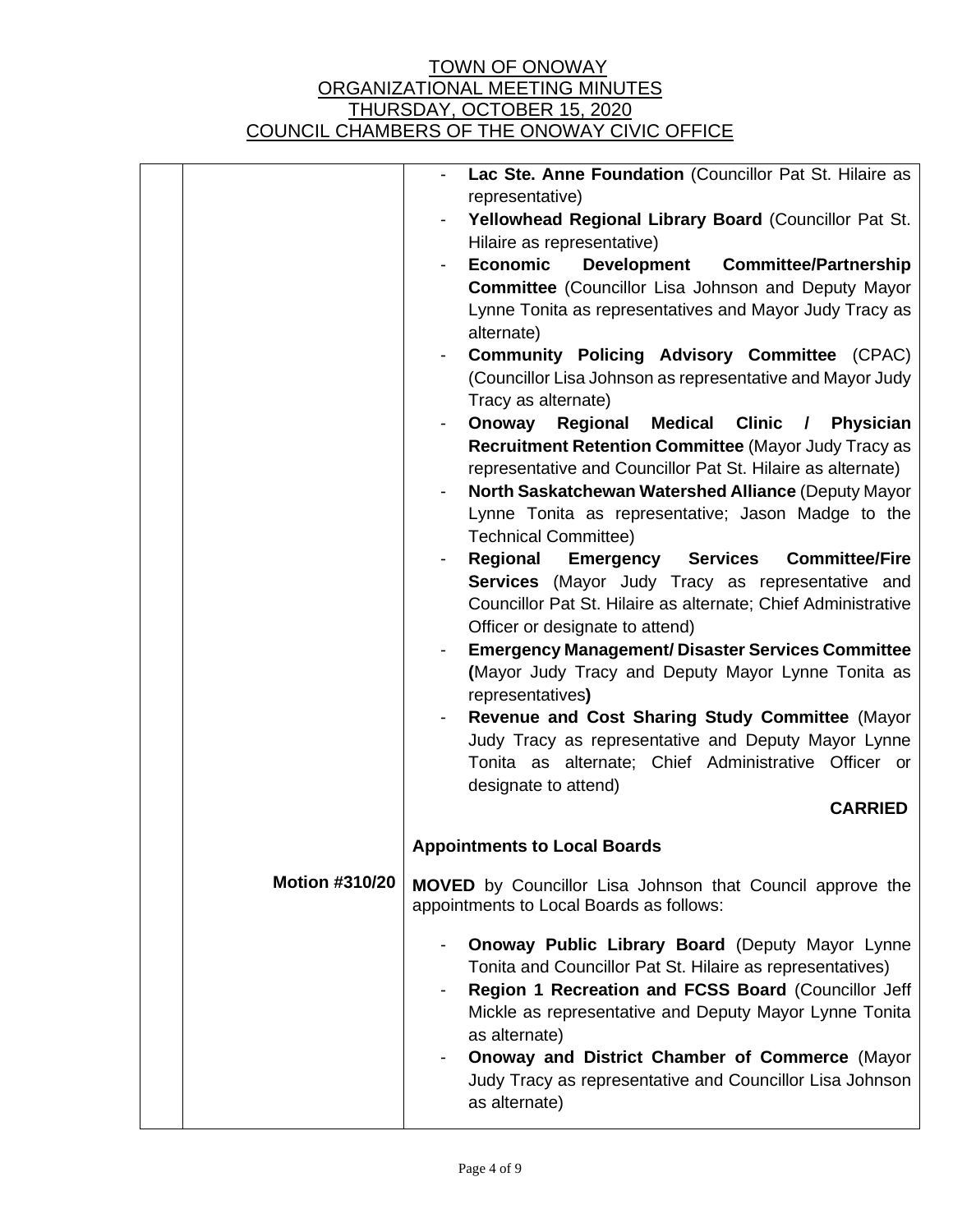|                       | <b>Onoway Beautification Committee (Councillor Pat St.</b><br>Hilaire as representative and Councillor Lisa Johnson as<br>alternate)<br>Onoway and District Agricultural Society (ODAS) -<br>(Arena) (Councillor Lisa Johnson as representative and<br>Councillor Pat St. Hilaire as alternate)<br>Onoway Facility Enhancement Association (OFEA) -<br><b>Community</b><br>(Councillor<br>Hall<br>Lisa<br>Johnson<br>as<br>representative and Mayor Judy Tracy as alternate)<br><b>Onoway and District Historical Guild (Councillor Pat St.</b><br>Hilaire as representative and Councillor Lisa Johnson as<br>alternate)<br>Regional Wastewater Line Committee (Mayor Judy<br>Tracy and Deputy Mayor Lynne Tonita as representatives) |
|-----------------------|----------------------------------------------------------------------------------------------------------------------------------------------------------------------------------------------------------------------------------------------------------------------------------------------------------------------------------------------------------------------------------------------------------------------------------------------------------------------------------------------------------------------------------------------------------------------------------------------------------------------------------------------------------------------------------------------------------------------------------------|
|                       | <b>CARRIED</b>                                                                                                                                                                                                                                                                                                                                                                                                                                                                                                                                                                                                                                                                                                                         |
|                       | <b>Miscellaneous Council Appointments</b>                                                                                                                                                                                                                                                                                                                                                                                                                                                                                                                                                                                                                                                                                              |
| <b>Motion #311/20</b> | MOVED by Deputy Mayor Lynne Tonita that Council approve<br>Miscellaneous Council appointments as follows:                                                                                                                                                                                                                                                                                                                                                                                                                                                                                                                                                                                                                              |
|                       | <b>Municipal</b><br>Development Plan<br><b>Inter</b><br><b>Negotiating</b><br><b>Committee</b> (Councillor Lisa Johnson as representative<br>and Deputy Mayor Lynne Tonita as alternate)<br>Onoway Interagency Committee (Councillor Pat St.<br>Hilaire as representative and Councillor Lisa Johnson as<br>alternate)                                                                                                                                                                                                                                                                                                                                                                                                                 |
|                       | <b>CARRIED</b>                                                                                                                                                                                                                                                                                                                                                                                                                                                                                                                                                                                                                                                                                                                         |
| <b>Motion #312/20</b> | MOVED by Deputy Mayor Lynne Tonita that the Highway 43<br>Functional Planning Study - Technical Review Committee be<br>removed as a miscellaneous Council Committee requiring<br>representation.                                                                                                                                                                                                                                                                                                                                                                                                                                                                                                                                       |
|                       | <b>CARRIED</b>                                                                                                                                                                                                                                                                                                                                                                                                                                                                                                                                                                                                                                                                                                                         |
|                       |                                                                                                                                                                                                                                                                                                                                                                                                                                                                                                                                                                                                                                                                                                                                        |
|                       |                                                                                                                                                                                                                                                                                                                                                                                                                                                                                                                                                                                                                                                                                                                                        |
| <b>FINANCIAL</b>      |                                                                                                                                                                                                                                                                                                                                                                                                                                                                                                                                                                                                                                                                                                                                        |
|                       |                                                                                                                                                                                                                                                                                                                                                                                                                                                                                                                                                                                                                                                                                                                                        |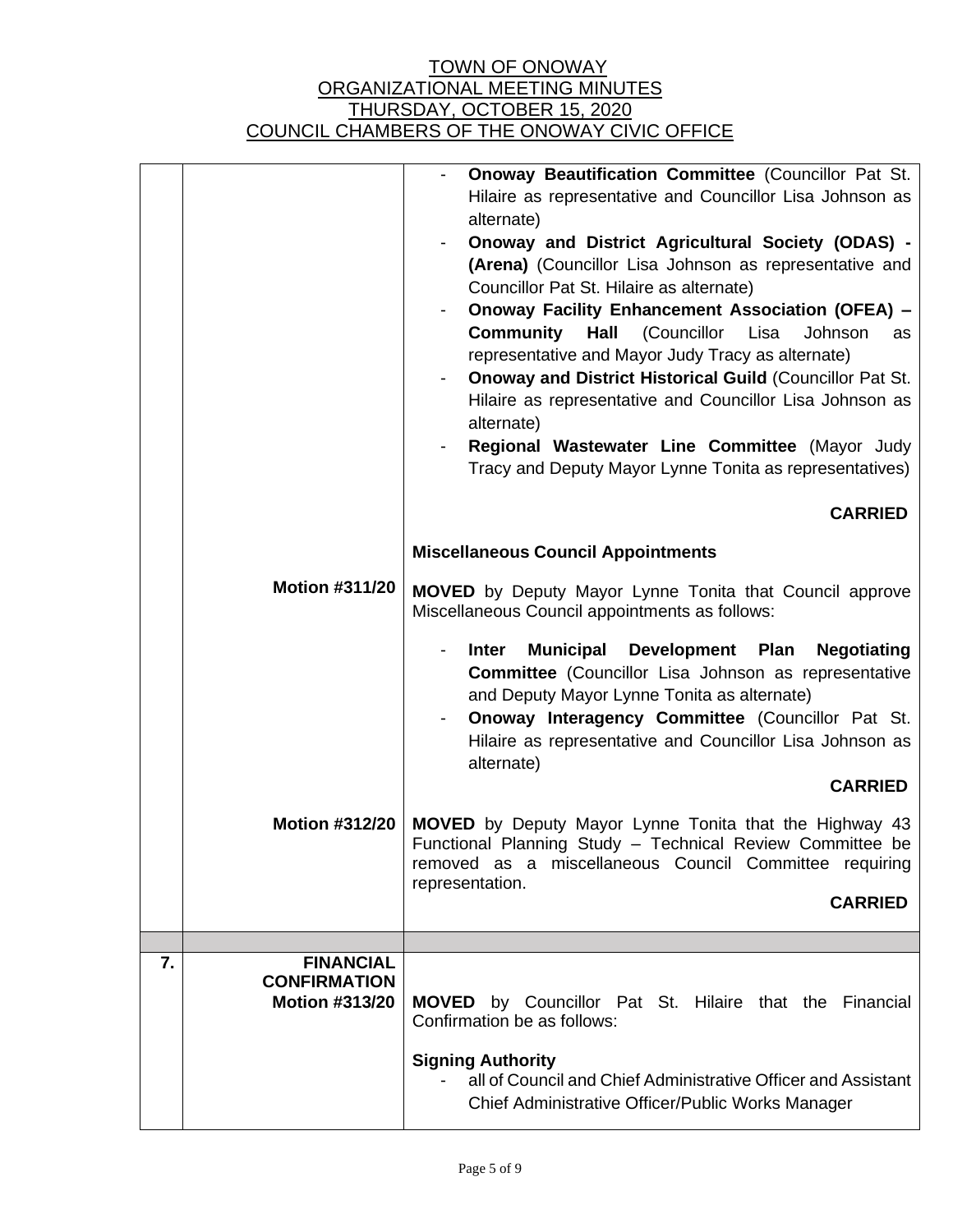|     |                                                                        | 2 signatures required<br>1 signature to be any member of Council<br>1 signature to be one of Chief Administrative Officer Wendy<br>Wildman or Assistant Chief Administrative Officer/Public<br>Works Manager Jason Madge<br><b>Banking Authority</b><br><b>ATB Financial</b><br><b>CARRIED</b> |
|-----|------------------------------------------------------------------------|------------------------------------------------------------------------------------------------------------------------------------------------------------------------------------------------------------------------------------------------------------------------------------------------|
|     |                                                                        |                                                                                                                                                                                                                                                                                                |
| 8.  | <b>APPOINTMENT OF</b><br><b>AUDITOR</b><br><b>Motion #314/20</b>       | <b>MOVED</b> by Deputy Mayor Lynne Tonita that Metrix Group be<br>appointed as the Auditing firm for the Town of Onoway.<br><b>CARRIED</b>                                                                                                                                                     |
|     |                                                                        |                                                                                                                                                                                                                                                                                                |
| 9.  | <b>APPOINTMENT OF</b><br><b>ASSESSOR</b><br><b>Motion #315/20</b>      | MOVED by Councillor Lisa Johnson that Capital Regional<br>Assessment Services Commission be appointed the Town's<br>Assessment Firm, with Grant Clarke of KCL Consulting Inc. being<br>appointed Assessor for the Town of Onoway.<br><b>CARRIED</b>                                            |
| 10. | <b>APPOINTMENT OF</b>                                                  |                                                                                                                                                                                                                                                                                                |
|     | <b>WEED INSPECTOR</b><br><b>Motion #316/20</b>                         | <b>MOVED</b> by Deputy Mayor Lynne Tonita that Jackie Gamblin be<br>appointed as the Weed Inspector for the Town of Onoway.<br><b>CARRIED</b>                                                                                                                                                  |
|     |                                                                        |                                                                                                                                                                                                                                                                                                |
| 11. | <b>CHIEF ADMINISTRATIVE</b><br><b>OFFICER</b><br><b>Motion #317/20</b> | MOVED by Councillor Pat St. Hilaire that Wendy Wildman be<br>appointed as Chief Administrative Officer for the Town of Onoway.<br><b>CARRIED</b>                                                                                                                                               |
|     |                                                                        |                                                                                                                                                                                                                                                                                                |
| 12. | <b>DEVELOPMENT</b><br><b>OFFICER</b><br><b>Motion #318/20</b>          | <b>MOVED</b> by Deputy Mayor Lynne Tonita that Tony Sonnleitner be<br>appointed as Development Officer for the Town of Onoway.<br><b>CARRIED</b>                                                                                                                                               |
|     |                                                                        |                                                                                                                                                                                                                                                                                                |
|     |                                                                        |                                                                                                                                                                                                                                                                                                |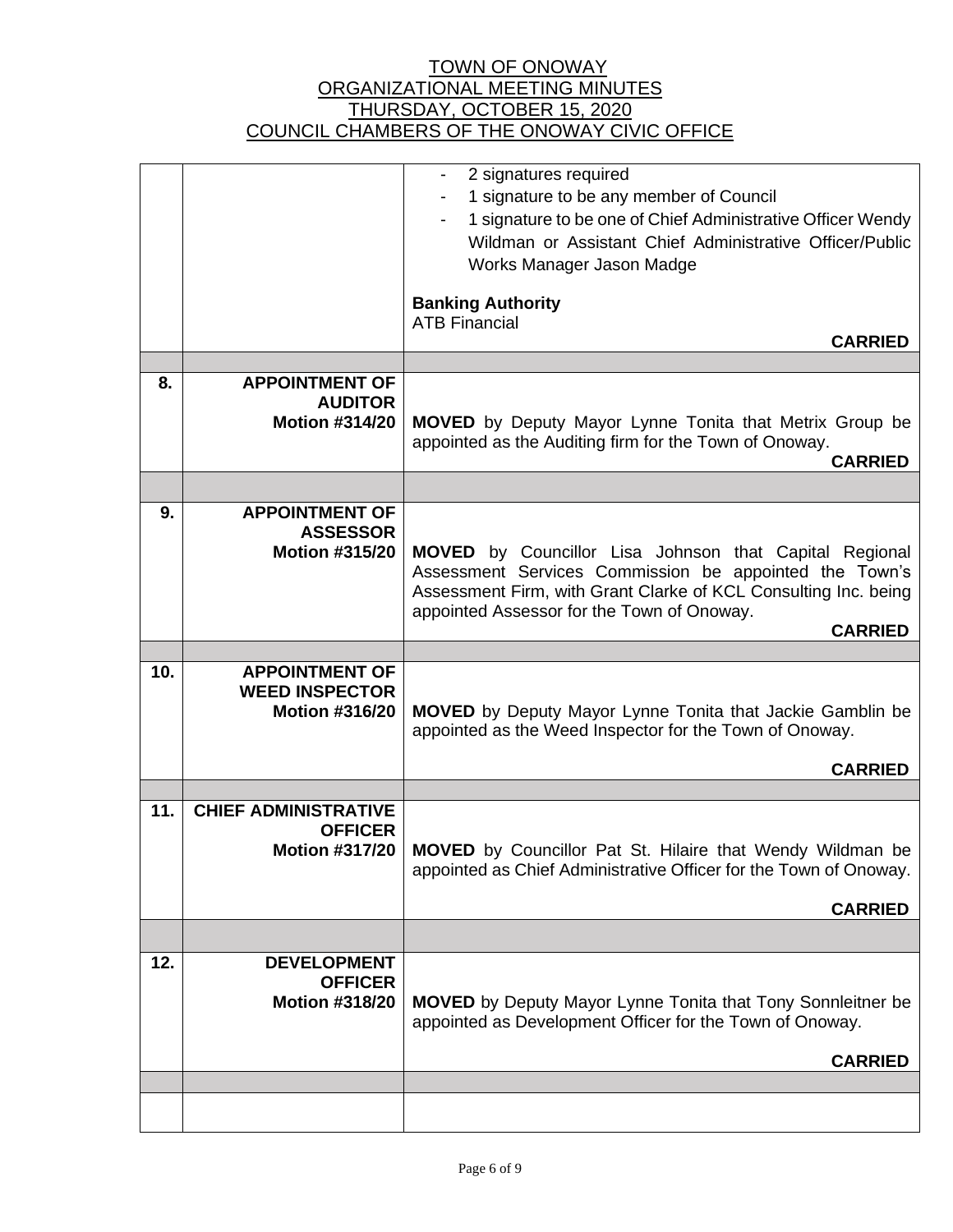| 13. | <b>INTEGRITY</b><br><b>COMMISSIONER</b><br><b>Motion #319/20</b>        | <b>MOVED</b> by Councillor Lisa Johnson that Victoria Message be<br>appointed as Integrity Commissioner for the Town of Onoway.                                                                                                                                                                                         |
|-----|-------------------------------------------------------------------------|-------------------------------------------------------------------------------------------------------------------------------------------------------------------------------------------------------------------------------------------------------------------------------------------------------------------------|
|     |                                                                         | <b>CARRIED</b>                                                                                                                                                                                                                                                                                                          |
|     |                                                                         |                                                                                                                                                                                                                                                                                                                         |
| 14. | <b>SOLICITOR</b><br><b>CONFIRMATION</b><br><b>Motion #320/20</b>        | <b>MOVED</b> by Deputy Mayor Lynne Tonita that Patriot Law Group<br>Onoway be confirmed as Solicitor for the Town of Onoway.<br><b>CARRIED</b>                                                                                                                                                                          |
|     |                                                                         |                                                                                                                                                                                                                                                                                                                         |
| 15. | <b>MUNICIPAL PLANNING</b><br><b>COMMISSION</b><br><b>Motion #321/20</b> | <b>MOVED</b> by Deputy Mayor Lynne Tonita that All of Council be<br>appointed as members of the Municipal Planning Commission.<br><b>CARRIED</b>                                                                                                                                                                        |
|     |                                                                         |                                                                                                                                                                                                                                                                                                                         |
|     |                                                                         |                                                                                                                                                                                                                                                                                                                         |
| 16. | <b>FOIP COORDINATOR</b><br><b>CONFIRMATION</b><br><b>Motion #322/20</b> | <b>MOVED</b> by Councillor Pat St. Hilaire that the Chief Administrative<br>Officer also be confirmed as the FOIP Coordinator.                                                                                                                                                                                          |
|     |                                                                         | <b>CARRIED</b>                                                                                                                                                                                                                                                                                                          |
|     |                                                                         |                                                                                                                                                                                                                                                                                                                         |
| 17. | <b>COMMUNITY PEACE</b><br><b>OFFICER</b><br><b>Motion #323/20</b>       | <b>MOVED</b> by Deputy Mayor Lynne Tonita that the Town of Onoway<br>continue the Agreement with Lac Ste. Anne County for Community<br>Policing services to be provided by Community Peace Officers<br>Dallas CHOMA, Andrew STEWART, David WHITE, Craig DOW,<br>Kristina SHEPANSKY and Jane ROXBURGH.<br><b>CARRIED</b> |
|     |                                                                         |                                                                                                                                                                                                                                                                                                                         |
| 18. | <b>FIRE CHIEF</b><br><b>Motion #324/20</b>                              | <b>MOVED</b> by Deputy Mayor Lynne Tonita that Dave Ives be<br>confirmed as Fire Chief, as per the agreement with North West Fire<br>and Rescue.                                                                                                                                                                        |
|     |                                                                         | <b>CARRIED</b>                                                                                                                                                                                                                                                                                                          |
|     |                                                                         |                                                                                                                                                                                                                                                                                                                         |
|     |                                                                         |                                                                                                                                                                                                                                                                                                                         |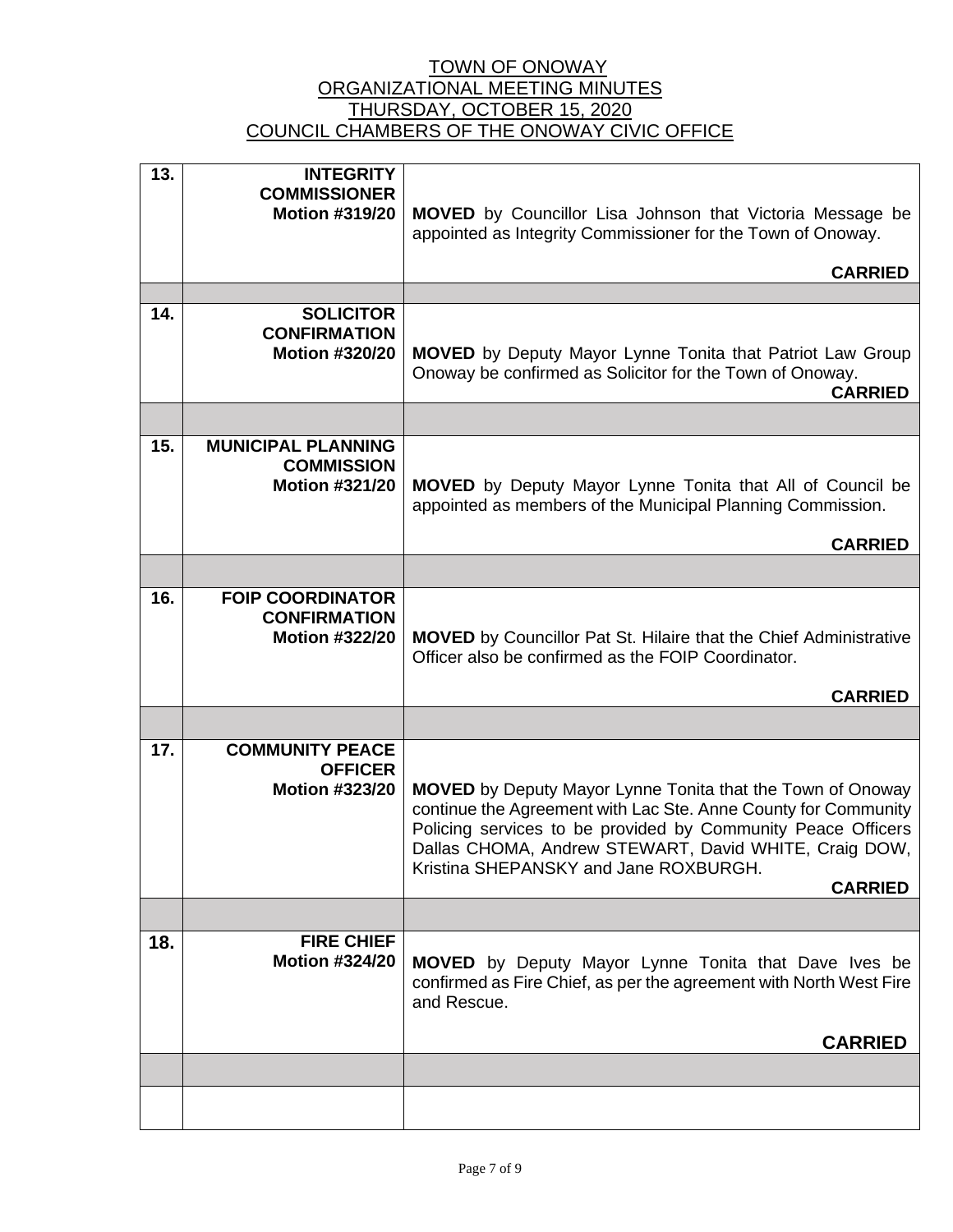| 19. | <b>MEETING DATES /</b>                                                                      |                                                                                                                                                                                                                                                                                                                                                                |
|-----|---------------------------------------------------------------------------------------------|----------------------------------------------------------------------------------------------------------------------------------------------------------------------------------------------------------------------------------------------------------------------------------------------------------------------------------------------------------------|
|     | <b>TIMES/LOCATIONS</b><br><b>Motion #325/20</b>                                             | <b>MOVED</b> by Deputy Mayor Lynne Tonita that Council meetings be<br>scheduled as follows:<br>1 <sup>st</sup> and 3 <sup>rd</sup> Thursday of the Month at 9:30 a.m. at the Town of<br><b>Onoway Civic Centre</b>                                                                                                                                             |
|     |                                                                                             | <b>CARRIED</b>                                                                                                                                                                                                                                                                                                                                                 |
|     |                                                                                             |                                                                                                                                                                                                                                                                                                                                                                |
| 20. | <b>MUNICIPAL OFFICE</b><br><b>LOCATION</b><br><b>Motion #326/20</b>                         | <b>MOVED</b> by Deputy Mayor Lynne Tonita that the Municipal Office<br>location for the Town of Onoway continue to be:<br>4812 - 51 Street, within the Town of Onoway<br><b>CARRIED</b>                                                                                                                                                                        |
|     |                                                                                             |                                                                                                                                                                                                                                                                                                                                                                |
| 21. | <b>REQUIREMENT FOR</b><br><b>ADVERTISING OF</b><br><b>MEETINGS</b><br><b>Motion #327/20</b> | <b>MOVED</b> by Councillor Pat St. Hilaire that Council meetings<br>continue to be advertised in Onowaves and on the Town of<br>Onoway website.<br><b>CARRIED</b>                                                                                                                                                                                              |
|     |                                                                                             |                                                                                                                                                                                                                                                                                                                                                                |
| 22. | <b>COUNCIL EXPENSE</b><br><b>CLAIMS</b><br><b>Motion #328/20</b>                            | <b>MOVED</b> by Councillor Lisa Johnson that Council be reimbursed as<br>follows:<br><b>Regular Council Meetings</b><br>Mayor and Councillors \$175.00 per Council meeting                                                                                                                                                                                     |
|     |                                                                                             | Any meeting other than a Regular Council Meeting<br>Mayor and Councillors \$25.00 per hour to a maximum of<br>\$175.00 per day<br>Mayor and Councillors to receive an additional \$75.00 per<br>day when attending 3 or more meetings in the same day<br>Billable time is to be rounded up to the nearest 30 minute<br>increment. Minimum pay will be 4 hours. |
|     |                                                                                             | <b>Reimbursement</b>                                                                                                                                                                                                                                                                                                                                           |
|     |                                                                                             | Mayor shall receive \$400.00 per month as reimbursement<br>for personal cell phone use, personal internet costs and<br>other costs incurred in exercising duties as an elected<br>official, as well as personal time required for the preparation<br>for all of their meetings                                                                                 |